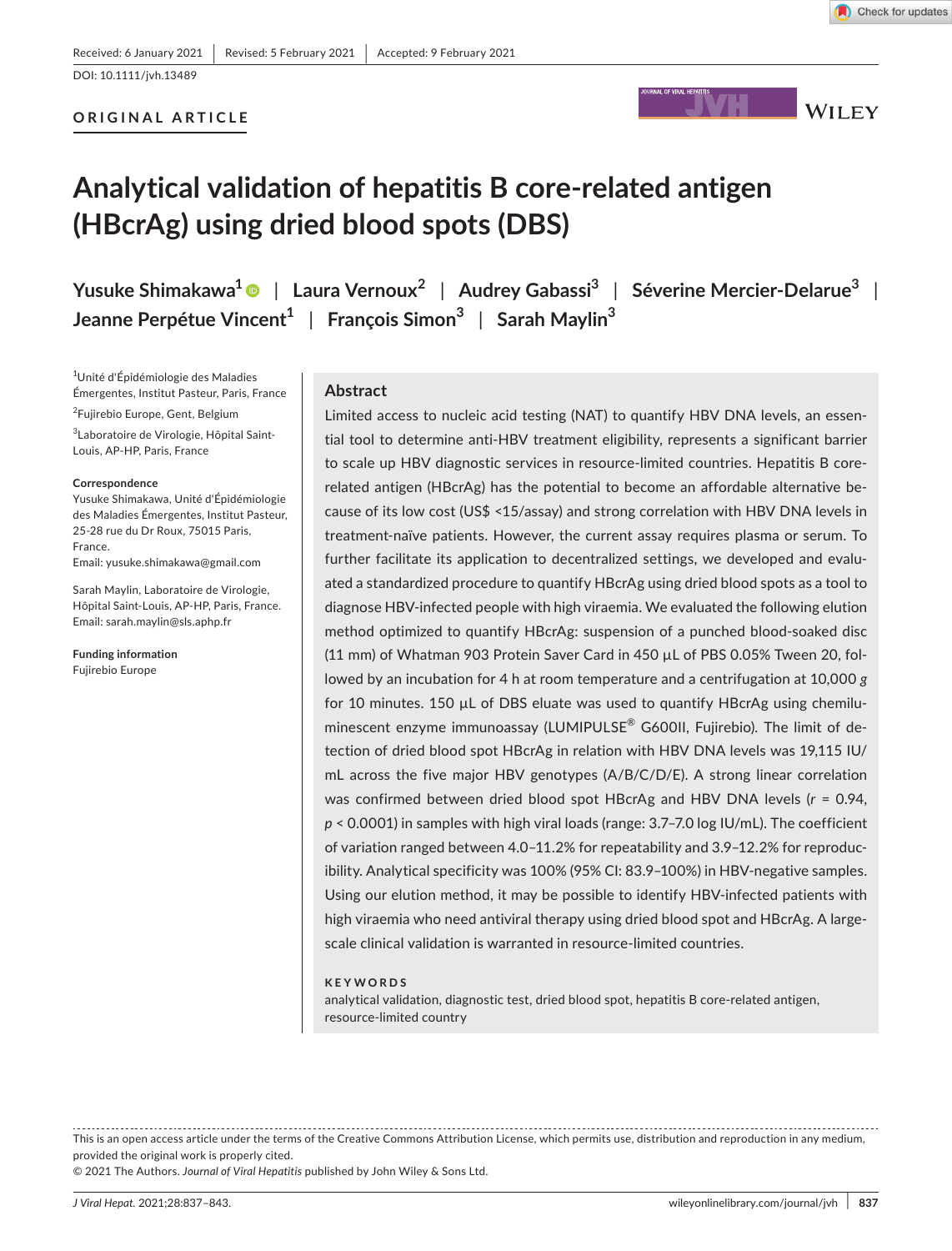# **1**  | **INTRODUCTION**

Hepatitis B virus (HBV) infection is a major global health concern, and has been targeted by the United Nation's Sustainable Development Goals. In 2016, the World Health Organization (WHO) developed a strategy to globally eliminate viral hepatitis as a public health threat by 2030, and one of the key service targets has been to increase the uptake of antiviral therapy in people with chronic HBV infection (CHB) from 8% (2015) to 80% (2030). $^1$ Anti-HBV treatment is only indicated in those who have a combination of high HBV DNA levels and active liver inflammation, those with both high HBV DNA levels and significant liver fibrosis, or those who already developed cirrhosis.<sup>2–5</sup> It is therefore crucial to ensure the widest possible access to diagnostic tools that are essential to evaluate the eligibility for antiviral therapy in order to reach the elimination goal.

However, >95% of HBV-infected people live in low-income and middle-income countries (LMICs), $^6$  and they have a seriously limited access to these diagnostic tests, especially nucleic acid test (NAT) to quantify HBV DNA levels. Real-time polymerase chain reaction (RT-PCR), a standard NAT for HBV DNA quantification, is expensive (US\$ 20-130/assay), $^7$  often restricted to sophisticated urban laboratories, and requires highly skilled laboratory technicians to avoid the risk of contamination and to make a correct interpretation of the results.<sup>8,9</sup> Consequently, WHO explicitly acknowledges a pressing need for a low-cost, simple assay to identify HBV-infected people with high viral load.<sup>10</sup>

Hepatitis B core-related antigen (HBcrAg) is a novel serological marker to measure hepatitis B viral replication, manufactured by Fujirebio (Tokyo, Japan).<sup>11</sup> The assay quantifies hepatitis B core antigen (HBcAg), e antigen (HBeAg), as well as p22cr and c-terminal modified HBcAg contained in the empty particle fraction in blood, irrespective of anti-HBc or anti-HBe antibodies.<sup>12</sup> A recent systematic review and meta-analysis found that in treatment-naïve patients with CHB, serum HBcrAg levels are closely correlated with serum HBV DNA levels irrespective of viral genotypes, $^{13}$  suggesting that HBcrAg might be a credible alternative to RT-PCR to identify HBV-infected people in need of antiviral therapy.<sup>14</sup> Moreover, the reagent for HBcrAg assay is inexpensive (US\$ <15/assay) and its assay is simpler to perform compared with the conventional RT-PCR, which makes this sero-marker suitable for LMICs to decentralize clinical staging and anti-HBV treatment services.

However, the current operational characteristics of HBcrAg assay do not allow its immediate integration into the primary care system in LMICs. First, its quantification requires automated chemiluminescent enzyme immunoassay (CLEIA) platform (LUMIPULSE<sup>®</sup>). Although the machine costs less (US\$ <20,000) than other conventional CLEIA instruments, its installation in a peripheral laboratory is unrealistic given the need for regular maintenance and a reliable electricity supply. Second, the assay requires serum or plasma as a specimen type. Venepuncture at a primary care setting and shipment of frozen serum/plasma to a central laboratory is unlikely to be feasible because primary care facilities often lack a centrifuge and

freezer. Alternatively, the use of dried blood spot (DBS) may largely overcome these problems. Even in a primary care clinic, finger-prick capillary blood can be collected easily and less invasively on a filter paper, which can then be shipped to a central laboratory at a room temperature. This avoids referral of HBV-infected patients to a central laboratory, and enables their clinical staging at the primary care level.<sup>15,16</sup> We therefore developed a standardized elution procedure to quantify HBcrAg using DBS specimen, and conducted an analytical validation of the use of DBS for HBcrAg assay as a tool to diagnose high HBV DNA levels which warrant an initiation of antiviral therapy.

## **2**  | **MATERIALS AND METHODS**

## **2.1**  | **Preparation for DBS specimens**

Blood samples from HBV-infected patients collected in EDTA K2 tube (BD Vacutainer<sup>®</sup>) are routinely sent to the laboratory of virology at Saint Louis Hospital for HBV DNA measurement. A total of five leftover samples were used for this study; from each of the five major viral genotypes (A/B/C/D/E), we selected one plasma sample with high HBV DNA levels (>7.0 log IU/mL), high HBcrAg levels (>7.0 log U/mL) and negative for antibody to hepatitis C virus (HCV) and anti-HIV antibody. Plasma HBV DNA levels were quantified using a commercial RT-PCR (Cobas® 6800, Roche Diagnostics, Mannheim, Germany). Plasma HBcrAg levels were quantified using CLEIA (LUMIPULSE® G600II, Fujirebio Europe, Gent, Belgium). Anti-HCV and anti-HIV were tested using ARCHITECT i4000 system (Abbott Laboratories, Rungis, France). These plasma samples were spiked into whole blood specimens from a donor non-infected with HBV (negative for hepatitis B surface antigen (HBsAg) and negative for HBV DNA) to obtain serially diluted concentrations of HBV DNA at  $10^7$ ,  $10^6$ ,  $10^5$ ,  $10^4$ , 5000, 2000, 1000, 500 and 200 IU/mL. Then, these whole blood specimens spiked with an infected plasma were used to prepare DBS, which was specifically made for each of the five viral genotypes and each of the nine different HBV DNA concentrations. One spot consisted of 50 μL of spiked whole blood, dropped onto a circle of a filter paper recommended by the WHO (Whatman 903, Protein Saver Card, Whatman/GE Healthcare, Springfiled Mill, UK).<sup>17</sup> The cards were left to dry for at least three hours in a horizontal position. We also prepared blank DBS specimens using noninfected whole blood without spiking with the infected plasma. All DBS were stored at room temperature. This work was exempt from ethical approval because the analysis only used anonymized remnant leftover samples from previous clinical studies.

## **2.2**  | **Optimization for preparing DBS eluate**

To optimize the method to prepare DBS eluate, we examined the following operation parameters: (i) elution buffer (phosphate buffered saline (PBS) with 0.05% Tween 20 versus pre-treatment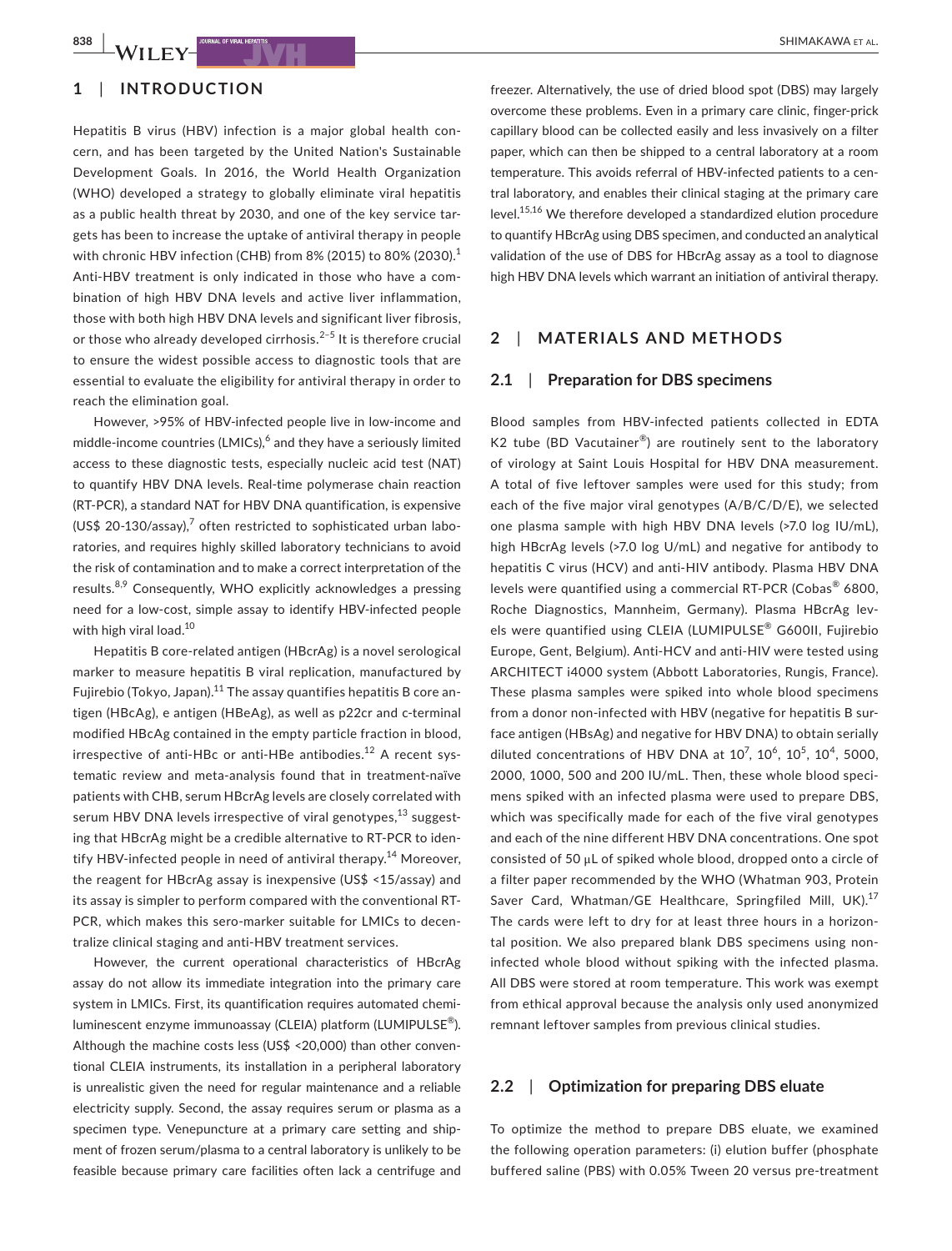solution for HBcrAg (Fujirebio); (ii) number of dried blood spots (1 versus 2 circles); (iii) volume of elution buffer (from 300 µL to 600 µL); and (iv) incubation condition (4°C overnight versus room temperature for 4 hours). Using the DBS samples with the HBV DNA concentration of  $10^4$  IU/mL, HBcrAg levels were compared according to these operational parameters. We found that the elution from one spot (compared to two spots) and PBS 0.05% Tween 20 (compared to pre-treatment solution) resulted in higher rate of HBcrAg detection, whilst no difference was observed according to the amount of elution buffer or incubation condition (data not shown). Consequently, we defined the following optimal procedure:

Step 1: Punch out one disc (11 mm, containing 50 µL of blood) from a blood-soaked circle of the 903 filter card. Before punching the next filter paper, the puncher was cleaned with the surface decontaminant DNA AWAY™ (Thermo Fisher Scientific, Waltham, MA, USA).

Step 2: Suspend the disc in a 24-wells microplate with 450 µL of PBS 0.05% Tween 20.

Step 3: Incubate 4 hours at room temperature with continuous agitation.

Step 4: Remove the disc, transfer to a tube and centrifuge the tube at 10,000 *g* for 10 minutes.

Step 5: Process 150 µL of DBS eluate for the pre-treatment and quantify HBcrAg using LUMIPULSE® CLEIA (Fujirebio).

#### **2.3**  | **Quantification of HBcrAg**

One hundred fifty microliter of DBS eluate was analysed for HBcrAg using a fully automated CLEIA (LUMIPULSE® G600II) according to the manufacturer's instructions. Briefly, samples were pre-treated with sodium dodecyl sulphate, followed by incubation with monoclonal antibodies against denatured HBcAg and HBeAg. HBcrAg concentrations were calculated from a standard curve generated using recombinant HBeAg and are expressed in kU/mL. According to the manufacturer, the analytical sensitivity for HBcrAg using plasma or serum is 1 kU/mL (3.0 log U/mL), and the measurement range is from 1 to 10,000 kU/mL (3.0–7.0 log U/mL). Samples above 7.0 log U/mL were retested after the dilution at 1/100 with a sample diluent provided by the manufacturer.

## **2.4**  | **Limit of detection of DBS HBcrAg**

In order to ensure that an analytical signal generated by a blank specimen not containing HBcrAg does not overlap with a signal generated by a low-concentration specimen, we used 11 HBV-negative spots, and 20 spots with a low HBcrAg concentration (3.0 log U/mL in blood) infected with HBV genotype A. For each type of specimen, we obtained means and standard deviations (SD) of HBcrAg levels using DBS. Then, the limit of blank (LOB) and limit of detection (LOD) were estimated by the following equations $18$ :

Limit of blank (LOB) = mean $_{\text{blank}}$  + 1.645  $\times$  SD<sub>blank</sub>

Limit of detection (LOD) =  $LOB + 1.645 \times SD<sub>low-concentration sample</sub>$ 

# **2.5**  | **Analytical validation of DBS HBcrAg using HBV DNA RT-PCR as reference**

In order to assess the use of DBS HBcrAg as a tool to identify patients with high HBV DNA levels, we compared the index test (HBcrAg using DBS) against a reference test (HBV DNA quantified by RT-PCR) for the following outcomes: linear range, limit of detection, repeatability, reproducibility and analytical specificity.

At each of the nine different HBV DNA concentrations, HBcrAg measurement using DBS was repeated at least in triplicate in a single run. In addition, for the viral loads of  $10^7$ ,  $10^5$ , 5000, 2000 and 1000 IU/mL, the measurement was repeated in 20 replicates in a single run. For each of the five major genotypes (A-E), the levels of HBcrAg quantified using DBS specimens were plotted against the corresponding concentrations of HBV DNA in blood; then the correlation coefficient was deducted. Using a probit analysis, the LOD in relation to HBV DNA level in blood was defined as a concentration that can be detectable in 95% of time  $(C_{95})$ .

Repeatability and reproducibility were assessed at three HBV DNA levels ( $10^7$ ,  $10^5$  and 2000 IU/mL) for each of the five genotypes. The repeatability was assessed by repeating the measurement for a total of 20 times at each concentration in a single run in a day. The reproducibility was evaluated by repeating the measurement in duplicate in one run per day over 20 days. Finally, cross-reactivity was evaluated in samples negative for HBV (HBsAg-negative and DNA negative), but positive for HCV (anti-HCV positive, n = 10) or HIV (anti-HIV positive, n = 11). Statistical analyses were performed using STATA 13.0 (Stata Corporation, College Station, Texas).

## **3**  | **RESULTS**

## **3.1**  | **Analytical sensitivity of DBS HBcrAg**

In 11 spots from a blank DBS specimen, HBcrAg was detected at the levels lower than the limit of detection as per the manufacturer's instruction for plasma or serum (<3.0 log U/mL) and varied between 2.0 and 2.3 log U/mL (mean 2.19 log U/mL ±0.15 log U/mL), providing the limit of blank of 2.44 log U/mL. In 20 low concentration DBS specimens, SD of mean HBcrAg using DBS was 0.19. This gave a LOD of 2.75 log U/mL. To make consistent with the manufacturer's instruction for plasma/serum samples, we defined the analytical sensitivity of DBS HBcrAg to be 3.0 log U/mL.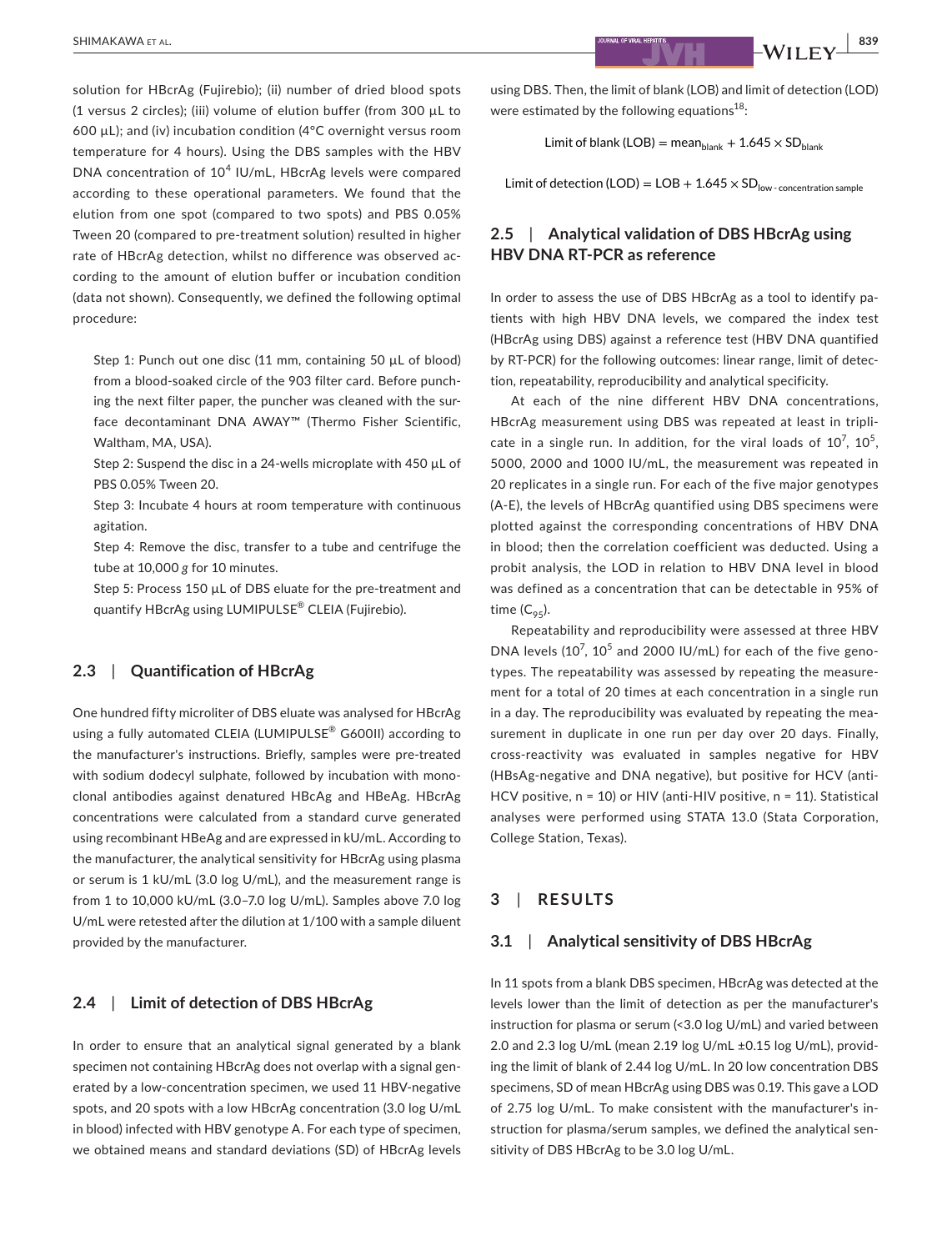| <b>HBV DNA levels</b> |           |                             |                                                    | %        |
|-----------------------|-----------|-----------------------------|----------------------------------------------------|----------|
| IU/mL                 | Log IU/mL | No. of replicates<br>tested | No. of replicates detected by<br><b>DBS HBcrAg</b> | detected |
| 10,000,000            | 7.0       | 80                          | 80                                                 | 100      |
| 1,000,000             | 6.0       | 15                          | 15                                                 | 100      |
| 100,000               | 5.0       | 100                         | 100                                                | 100      |
| 10,000                | 4.0       | 15                          | 6                                                  | 40       |
| 1000                  | 3.0       | 100                         | $\Omega$                                           | 0        |

**TABLE 1** Probit analysis for HBcrAg detection using DBS by the level of HBV DNA (all genotypes: A-E, n = 310)

Abbreviations: DBS HBcrAg, hepatitis B core-related antigen measured using dried blood spots; HBV, hepatitis B virus.

# **3.2**  | **Limit of detection of DBS HBcrAg in relation to HBV DNA levels**

Using the probit analysis, the LOD  $(C_{95})$  of DBS HBcrAg in relation to HBV DNA levels for all genotypes (A-E) was estimated at 4.3 log IU/mL (19,115 IU/mL) (Table 1). The LOD for each genotype was as follows: 4.6 log IU/mL (genotype A); 3.6 log IU/mL (genotype B); 4.2 log IU/mL (genotype C); 4.3 log IU/mL (genotype D) and 4.6 log IU/ mL (genotype E).

## **3.3**  | **Linear range**

Figure 1 shows the linear range of DBS HBcrAg in relation with HBV DNA levels. The linearity was observed between the HBV DNA level of 3.7 log IU/mL (ie 5,000 IU/mL) and 7.0 log IU/mL. In this range of HBV DNA concentrations, the linear regression analysis gave the following equation:

$$
y = 0.7989x - 0.2426
$$

There was a strong correlation between DBS HBcrAg levels and viral loads (Pearson's correlation coefficient: *r* = 0.94, *p* < 0.0001).

## **3.4**  | **Repeatability & reproducibility**

Table 2 shows that the coefficient of variation ranged between 4.0– 11.2% for repeatability and 3.9–12.2% for reproducibility across the different genotypes. Table 3 presents the coefficients of variation by viral genotype; we did not identify any difference between the genotypes.

## **3.5**  | **Analytical specificity**

Using DBS, HBcrAg was not detected in any of samples negative for HBV and positive for anti-HCV antibody (n = 10), and any of samples negative for HBV and positive for anti-HIV antibody (n = 11). This *b* **b** = 0.2428 provided a specificity of 100% (95% CI: 83.9–100%).



**FIGURE 1** Linear relationship between DBS HBcrAg levels and HBV DNA levels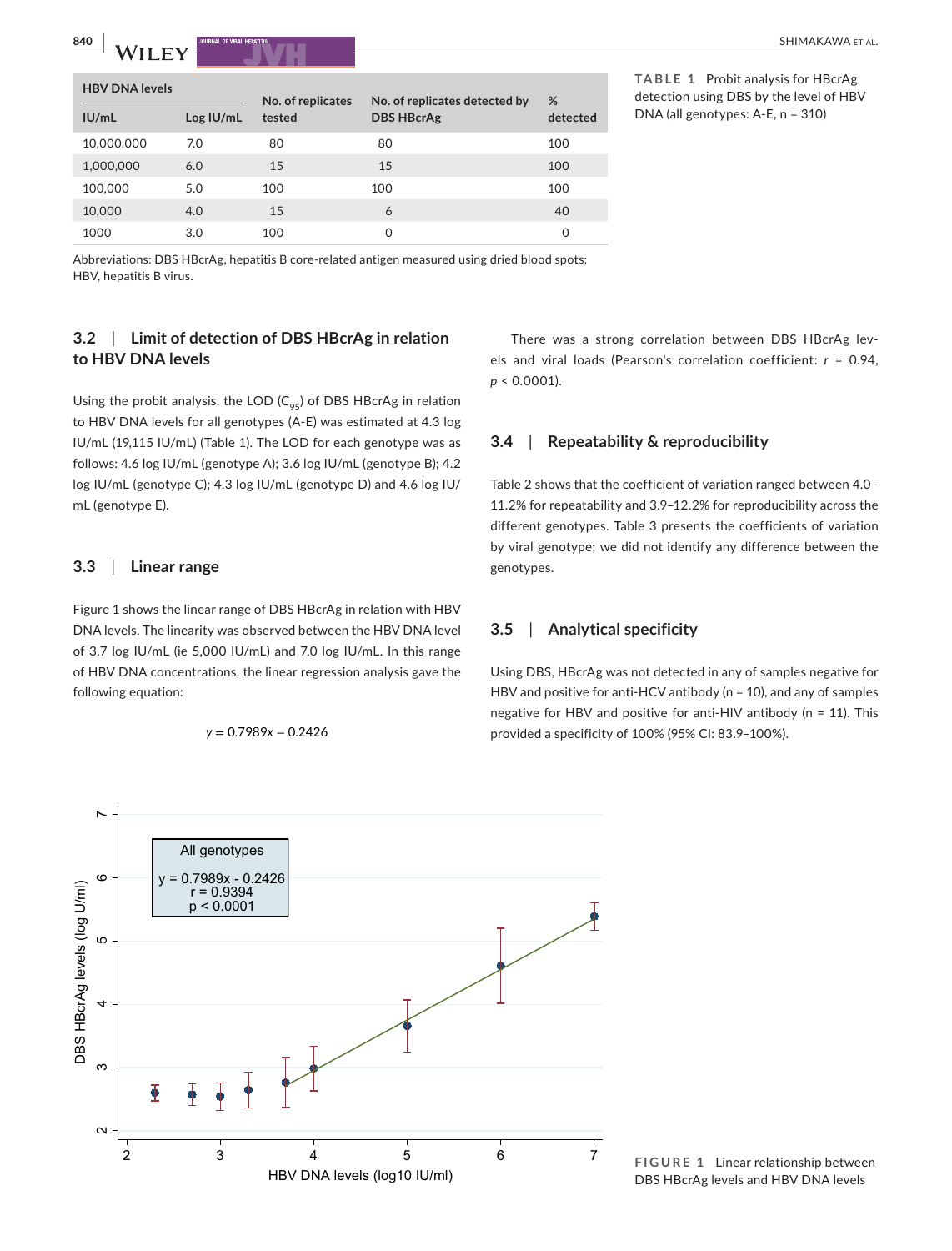#### **TABLE 2** Repeatability (n = 280) and reproducibility (n = 561)

|                                       | <b>Repeatability</b> |                           |           |        | Reproducibility |     |                           |           |        |               |
|---------------------------------------|----------------------|---------------------------|-----------|--------|-----------------|-----|---------------------------|-----------|--------|---------------|
| <b>Blood HBV DNA</b><br>level (IU/mL) | N                    | Mean HBcrAg<br>(log U/mL) | <b>SD</b> | $%$ CV | 95% CI          | N   | Mean HBcrAg<br>(log U/mL) | <b>SD</b> | $%$ CV | 95% CI        |
| 2000                                  | 100                  | 2.64                      | 0.28      | 10.8   | $2.59 - 2.70$   | 201 | 2.68                      | 0.32      | 11.8   | $2.63 - 2.72$ |
| 10 <sup>5</sup>                       | 100                  | 3.66                      | 0.41      | 11.2   | $3.58 - 3.74$   | 200 | 3.69                      | 0.45      | 12.2   | $3.63 - 3.75$ |
| 10'                                   | 80                   | 5.39                      | 0.22      | 4.0    | $5.34 - 5.44$   | 160 | 5.42                      | 0.21      | 3.9    | $5.39 - 5.45$ |

Abbreviations: 95% CI, 95% confidence interval; CV, coefficient of variation; HBcrAg, hepatitis B core-related antigen; HBV, hepatitis B virus; SD, standard deviation.

|  | TABLE 3 Repeatability and reproducibility by viral genotypes |  |  |  |
|--|--------------------------------------------------------------|--|--|--|
|--|--------------------------------------------------------------|--|--|--|

|                                       | Repeatability |                           |      |      | Reproducibility |     |                                  |           |      |               |
|---------------------------------------|---------------|---------------------------|------|------|-----------------|-----|----------------------------------|-----------|------|---------------|
| <b>Blood HBV DNA</b><br>level (IU/mL) | $\mathsf{N}$  | Mean HBcrAg<br>(log U/mL) | SD   | % CV | 95% CI          | N   | <b>Mean HBcrAg</b><br>(log U/mL) | <b>SD</b> | % CV | 95% CI        |
| Genotype A                            |               |                           |      |      |                 |     |                                  |           |      |               |
| 2000                                  | 20            | 2.52                      | 0.19 | 7.4  | $2.43 - 2.60$   | 41  | 2.54                             | 0.25      | 9.8  | $2.46 - 2.62$ |
| 10 <sup>5</sup>                       | 20            | 3.36                      | 0.07 | 2.0  | $3.32 - 3.39$   | 40  | 3.33                             | 0.09      | 2.6  | $3.30 - 3.35$ |
| 10 <sup>7</sup>                       | 20            | 5.25                      | 0.05 | 1.0  | $5.22 - 5.27$   | 40  | 5.28                             | 0.12      | 2.2  | $5.24 - 5.32$ |
| Genotype B                            |               |                           |      |      |                 |     |                                  |           |      |               |
| 2000                                  | 20            | 2.92                      | 0.18 | 6.2  | $2.83 - 3.00$   | 40  | 2.99                             | 0.09      | 2.9  | $2.99 - 3.16$ |
| $10^{5}$                              | 20            | 4.44                      | 0.05 | 1.1  | $4.42 - 4.46$   | 40  | 4.53                             | 0.12      | 2.7  | $4.49 - 4.56$ |
| 10 <sup>7</sup>                       | $\mathsf{O}$  | N/A                       | N/A  | N/A  | N/A             | N/A | N/A                              | N/A       | N/A  | N/A           |
| Genotype C                            |               |                           |      |      |                 |     |                                  |           |      |               |
| 2000                                  | 20            | 2.60                      | 0.09 | 3.6  | $2.55 - 2.64$   | 40  | 2.64                             | 0.33      | 12.4 | $2.54 - 2.75$ |
| 10 <sup>5</sup>                       | 20            | 3.53                      | 0.18 | 5.1  | $3.44 - 3.61$   | 40  | 3.68                             | 0.09      | 2.5  | $3.65 - 3.71$ |
| 10 <sup>7</sup>                       | 20            | 5.25                      | 0.05 | 1.0  | $5.22 - 5.27$   | 40  | 5.67                             | 0.11      | 2.0  | $5.63 - 5.70$ |
| Genotype D                            |               |                           |      |      |                 |     |                                  |           |      |               |
| 2000                                  | 20            | 2.32                      | 0.14 | 6.0  | $2.25 - 2.39$   | 40  | 2.66                             | 0.37      | 13.9 | $2.54 - 2.78$ |
| 10 <sup>5</sup>                       | 20            | 3.56                      | 0.05 | 1.4  | $3.53 - 3.58$   | 40  | 3.56                             | 0.11      | 3.2  | $3.52 - 3.59$ |
| 10 <sup>7</sup>                       | 20            | 5.46                      | 0.08 | 1.5  | $5.42 - 5.50$   | 40  | 5.49                             | 0.14      | 2.4  | $5.44 - 5.53$ |
| Genotype E                            |               |                           |      |      |                 |     |                                  |           |      |               |
| 2000                                  | 20            | 2.88                      | 0.25 | 8.6  | $2.76 - 2.99$   | 40  | 2.55                             | 0.25      | 9.7  | $2.47 - 2.62$ |
| 10 <sup>5</sup>                       | 20            | 3.41                      | 0.04 | 1.3  | $3.39 - 3.43$   | 40  | 3.35                             | 0.11      | 3.2  | $3.32 - 3.39$ |
| 10 <sup>7</sup>                       | 20            | 5.16                      | 0.08 | 1.5  | $5.12 - 5.20$   | 40  | 5.24                             | 0.14      | 2.8  | $5.19 - 5.29$ |

Abbreviations: 95% CI, 95% confidence interval; CV, coefficient of variation; HBcrAg, hepatitis B core-related antigen; HBV, hepatitis B virus; SD, standard deviation.

# **4**  | **DISCUSSION**

We optimized a procedure to prepare DBS eluate for HBcrAg quantification. Using our methods, we found that the LOD of DBS HBcrAg in relation with HBV DNA levels was 19,115 IU/mL across the five major HBV genotypes. We also found a strong correlation between DBS HBcrAg levels and HBV DNA levels (*r* = 0.94, *p* < 0.0001) in those with high viral loads (range: 3.7–7.0 log IU/mL), as well as satisfactory results on linear range, repeatability, reproducibility and specificity.

Although this procedure cannot be used for a detection of small quantities of HBV DNA, HBcrAg using DBS can identify clinically important high viral loads. It is particularly relevant because the

LOD in relation to HBV DNA levels corresponded well with a viral load threshold of 20,000 IU/mL, a cut-off value to consider initiating antiviral therapy in people with chronic HBV infection according to the WHO guidelines.<sup>2</sup> Another likely application of DBS HBcrAg is categorizing pregnant women found to carry HBsAg during antenatal care screening for HBV. HBV-infected women with a viral load of ≥200,000 IU/mL should receive antiviral prophylaxis during the third trimester of pregnancy in order to prevent HBV MTCT.<sup>19-21</sup> Considering the poor availability of RT-PCR in LMICs where out-ofpocket payment for health care is frequent, the use of DBS HBcrAg may render such a strategy to prevent MTCT more realistic.

To our knowledge this is the first study to evaluate the use of DBS for HBcrAg quantification. DBS has been used in the medical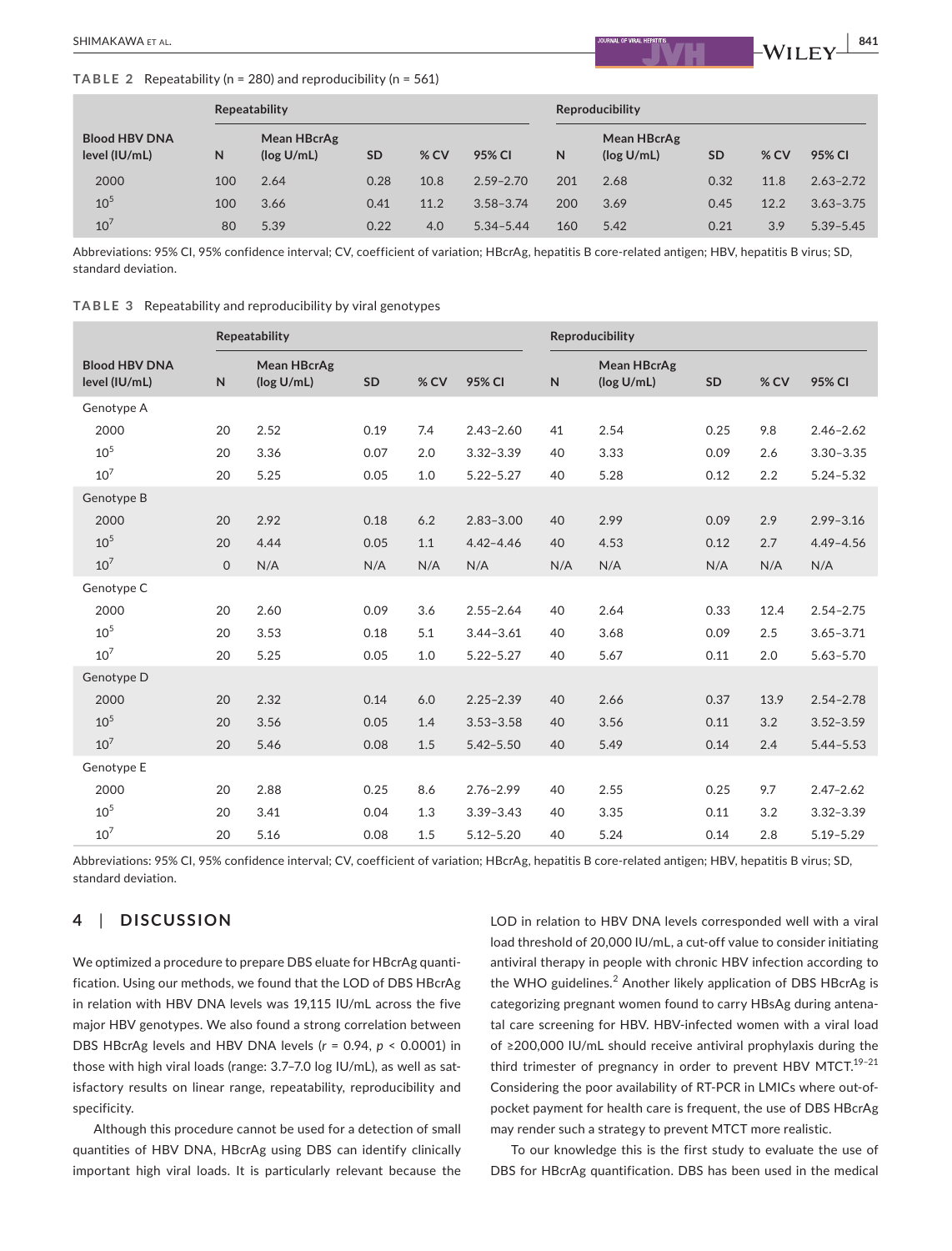field since the  $1960s<sup>22</sup>$  Previously, this was primarily used to facilitate newborn screening, but nowadays this is largely exploited in the field of infectious diseases in LMICs due to the convenience that this offers for collection, transport and storage of blood samples. Whole blood can be collected with a minimal invasion (a finger-prick capillary blood) and do not require a cold chain. DBS has been widely used with molecular diagnostics, and it has been shown to increase the uptake of screening for hepatitis B, C and for HIV among special populations.23–25

For the diagnosis of HCV viraemia, the WHO has made a conditional recommendation to use hepatitis C core antigen, a serological marker well correlated with HCV RNA levels, in areas where there is limited access to NAT.<sup>10</sup> To further facilitate the decentralization of HCV testing services, a study in Tanzania evaluated the performance of the use of DBS to quantify HCV core antigen levels, and found a good correlation between the levels of HCV core antigen using DBS and serum HCV RNA viral loads.<sup>26</sup> For the diagnosis of HBV, the detection of HBsAg from DBS was found highly performant in a systematic review.<sup>15</sup> Similarly, the use of DBS to detect and quantify HBV DNA levels has been validated although the number and quality of studies are still limited.<sup>16</sup> Our results indicate that HBcrAg can be also accurately detected and quantified using the DBS sample.

In treatment-naïve HBV-infected patients, a positive association has been observed between the levels of serum HBcrAg and the degree of liver diseases (elevated alanine aminotransferase, significant fibrosis), suggesting that serum HBcrAg might be useful to identify HBV-infected patients in need of antiviral therapy.<sup>13,14</sup> Moreover, several longitudinal studies from Asia suggested that HBcrAg might be even more accurate than HBV DNA levels to predict liver disease progression, including cirrhosis and HCC, in treatment-naïve patients.<sup>27-29</sup> Nevertheless, its utility has been recognized far more prominently among HBV-infected patients treated with nucleos(t)ide analogues who achieved undetectable serum HBV DNA.<sup>30</sup> HBcrAg has been proposed as a marker of intrahepatic covalently closed circular DNA (cccDNA), the viral DNA pool responsible for the chronicity of HBV infection, which cannot be reached by the nucleos(t)ide analogues. $31$  Therefore, HBcrAg could be of help in monitoring the genuine viral replication of HBV-infected patients under the nucleos(t)ide analogues, and in predicting the prognosis of these patients. Although the current analytical sensitivity of the DBS HBcrAg may not be optimal for this objective, the limit of detection and quantification of serum HBcrAg has been recently improved from 3.0 log U/ mL to 2.1 log U/mL using a highly sensitive assay developed by the same manufacturer (iTACT-HBcrAg, Fujirebio, Japan).<sup>32,33</sup> The application of this newer assay to the DBS specimens might overcome the limited analytical sensitivity of the DBS HBcrAg.

Recently, Cepheid (US) commercialized a point-of-care HBV DNA PCR kit (Xpert®), and a few studies validated its diagnostic performance in resource-limited countries.<sup>34</sup> According to the Foundation for Innovative New Diagnostics (FIND), the negotiated price of Xpert HBV viral load cartridge in LMICs is US\$ 14.90 per assay, and that of a standard four-module system is US\$  $17,500$ .<sup>35</sup>

Although the Xpert platform has been made widely available in many LMICs thanks to the tuberculosis programmes, it remains unknown whether patients with HBV infection can have unrestricted access to these assays. Although HBcrAg can be quantified under a competitive price (US\$ <15/assay and CLEIA costs US\$ <20,000), its CLEIA platform (LUMIPULSE®) is still unavailable in many LMICs including sub-Saharan Africa; its product roll-out in resource-limited settings is therefore urgently needed. The adoption of DBS sampling can allow the specimens collected at a primary care setting to be batch tested at a centralized laboratory, eliminating the need for a LUMIPULSE® system in each peripheral laboratory. Alternatively, an out-licensing of HBcrAg to other CLEIA platforms already available in these countries, or the development of an inexpensive rapid diagnostic test based on lateral-flow technology, could also overcome the limited access to the LUMIPULSE® platform in LMICs.

The study has limitations. First, DBS were artificially prepared using non-infected whole blood spiked with HBV-infected plasma samples. Ideally, DBS should have been directly prepared using a finger-prick capillary whole blood from infected people. Second, we only assessed analytical sensitivity of the use of DBS. We therefore plan to evaluate diagnostic sensitivity and specificity of HBcrAg using DBS with a finger-prick capillary blood in a real-life field condition in LMICs. Third, we did not assess whether the performance of HBcrAg using DBS varies by the presence of HBeAg given the insufficient volume of the remnant samples. This should be evaluated in a future study.

In conclusion, the quantification of HBcrAg from DBS eluate might be a promising tool to detect clinically important HBV viraemia. This may particularly benefit HBV elimination efforts in LMICs by allowing wider coverage of chronic HBV infection staging even for those living in remote rural areas.

#### **ACKNOWLEDGMENTS**

Fujirebio Europe funded the work, and Fujirebio Japan provided the reagent. JPV was funded by the Institut Pasteur, Ambassade de France au Japon, and Fondation Pasteur Japon.

### **CONFLICT OF INTEREST**

LV is an employee of Fujirebio Europe. All other authors have no conflict of interest.

#### **ORCID**

*Yusuke Shimakawa* <https://orcid.org/0000-0002-4198-4785>

#### **REFERENCES**

- 1. WHO. Global Health Sector Strategy on Viral Hepatitis 2016– 2021. Geneva, Switzerland; 2016.
- WHO. Guidelines for the prevention, care and treatment of persons with chronic hepatitis B infection. 2015;(March):166. [https://](https://doi.org/10.1186/1471-2334-13-288) [doi.org/10.1186/1471-2334-13-288](https://doi.org/10.1186/1471-2334-13-288)
- 3. Lampertico P, Agarwal K, Berg T, et al. EASL 2017 Clinical Practice Guidelines on the management of hepatitis B virus infection. *J Hepatol*. 2017;67(2):370-398. [https://doi.org/10.1016/j.](https://doi.org/10.1016/j.jhep.2017.03.021) [jhep.2017.03.021](https://doi.org/10.1016/j.jhep.2017.03.021)